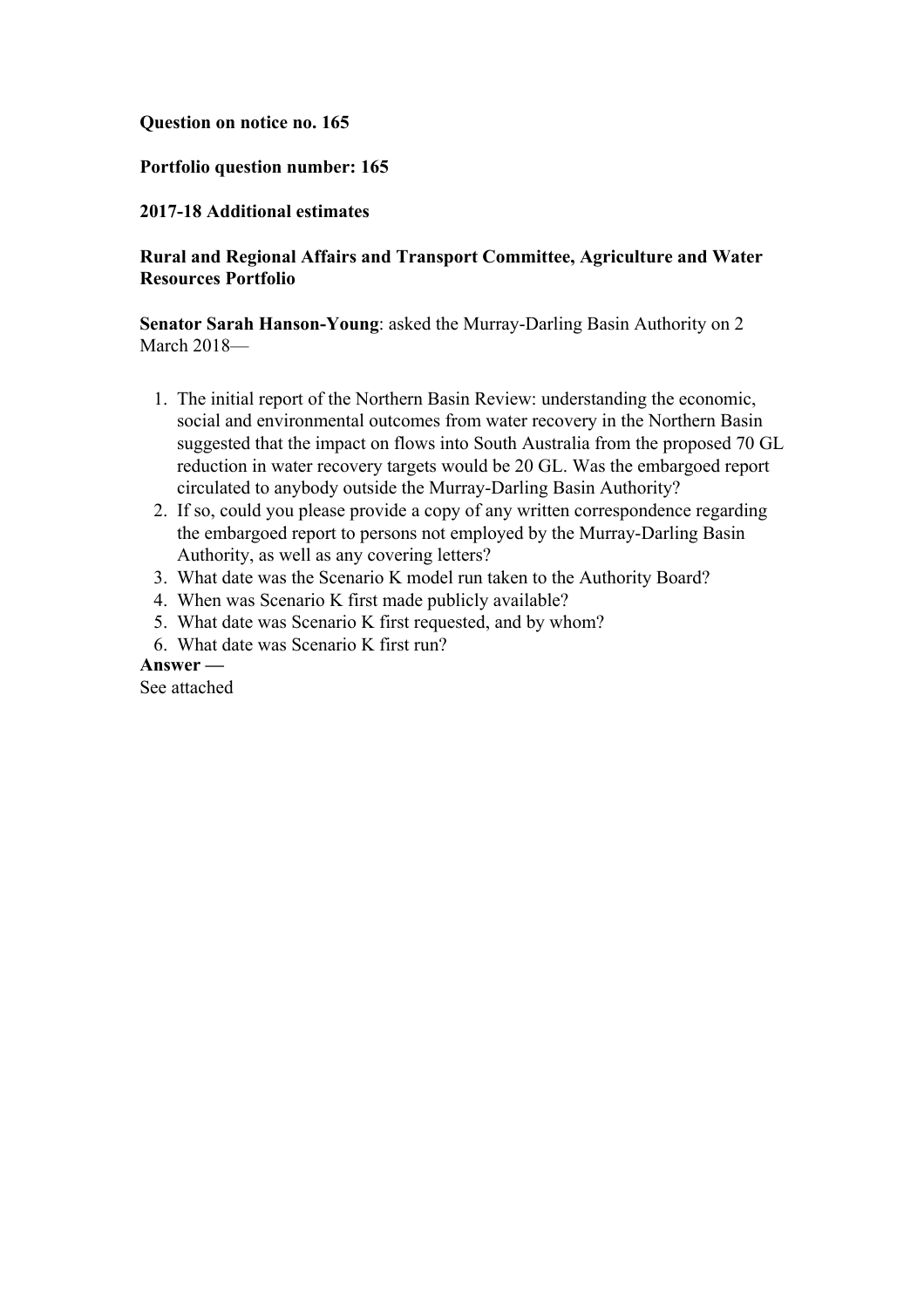### **Rural and Regional Affairs and Transport Legislation Committee**

ANSWERS TO QUESTIONS ON NOTICE

### **Agriculture and Water Resources Portfolio**

**Hearing:** Additional Estimates, March 2018

**Question Number:** 165

**Division/Agency:** Murray–Darling Basin Authority

**Topic:** The Northern Basin Review

**Proof Hansard Page:** Written

### **Senator HANSON-YOUNG asked:**

1. The initial report of the Northern Basin Review: understanding the economic, social and environmental outcomes from water recovery in the Northern Basin suggested that the impact on flows into South Australia from the proposed 70 GL reduction in water recovery targets would be 20 GL. Was the embargoed report circulated to anybody outside the Murray-Darling Basin Authority?

2. If so, could you please provide a copy of any written correspondence regarding the embargoed report to persons not employed by the Murray-Darling Basin Authority, as well as any covering letters?

- 3. What date was the Scenario K model run taken to the Authority Board?
- 4. When was Scenario K first made publicly available?
- 5. What date was Scenario K first requested, and by whom?
- 6. What date was Scenario K first run?

### **Answer:**

- 1. Yes, the embargoed report was circulated to the members of a number of state and community advisory committees as part of the MDBA's consultation process to finalise the Northern Basin Review.
- 2. As identified in response to element 1 of this question, the embargoed report was circulated to the Northern Basin Intergovernmental Working Group, the Northern Basin Senior Officials Group, the Deputy Prime Minister's Office, a contractor engaged to assist with the Northern Basin Review and the Chair of the Basin Community Committee.

A copy of the correspondence from the MDBA to each of these entities providing the embargoed report is attached, namely:

- Attachment 1: Correspondence from the MDBA to the members of the Northern Basin Intergovernmental Working Group dated 8 November 2016.
- Attachment 2: Correspondence from the MDBA to the members of the Northern Basin Senior Officials Group dated 8 November 2016.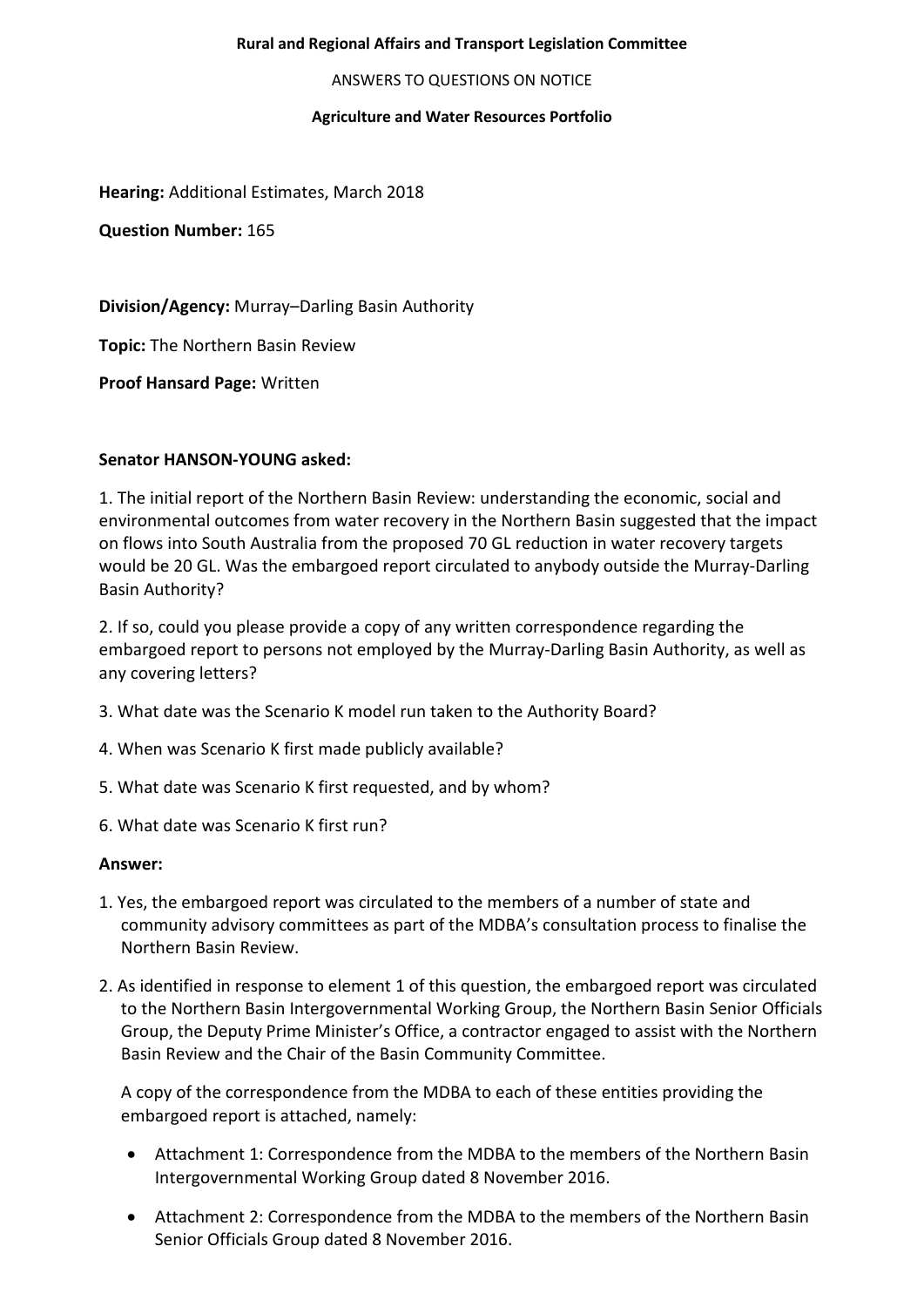### **Question Number:** 165 (continued)

- Attachment 3: Correspondence from the MDBA to the Deputy Prime Minister's Office dated 15 November 2016.
- Attachment 4: Correspondence from the MDBA to a contractor engaged to assist with the Northern Basin Review dated 15 November 2016.
- Attachment 5: Correspondence from the MDBA to the Chair of the Basin Community Committee dated 16 November 2016.

The Northern Basin Intergovernmental Working Group included members from the following organisations: New South Wales Department of Primary Industry – Water, New South Wales Office of Environment and Heritage, the Queensland Department of Natural Resources and Mines, the Queensland Department of Science, Information Technology and Innovation, the Commonwealth Environmental Water Office and the Commonwealth Department of Agriculture and Water Resources.

The Northern Basin Senior Officials Group included members from the following organisations: New South Wales Department of Primary Industries Water, the Queensland Department of Natural Resources and Mines, the Commonwealth Environmental Water Office and the Commonwealth Department of Agriculture and Water Resources.

- 3. At their meeting on the  $8<sup>th</sup>$  of November the Authority was given a verbal update that Scenario K was underway and was providing the expected results (i.e. based on learnings from previous scenarios), but that detailed quality assurance was still required before the run could be finalised and the results released.
- 4. The Northern Basin Review Interim Decision Scenario Addendum to the Hydrologic Modelling Report detailing scenario K was published on MDBA website on the 29<sup>th</sup> of November 2017.
- 5. At the meeting on the 13<sup>th</sup> of October 2016, the Authority examined all available material gathered during the review period and selected the 320 GL + toolkit configuration for the proposed amendment. At this same meeting, the Authority requested that this configuration to be modelled, and was given the label 'Scenario K'.
- 6. Northern Basin Review hydrologic model scenario K was run between the 25<sup>th</sup> of October and the 9<sup>th</sup> of November 2016. Detailed quality assurance was not complete until January 2017.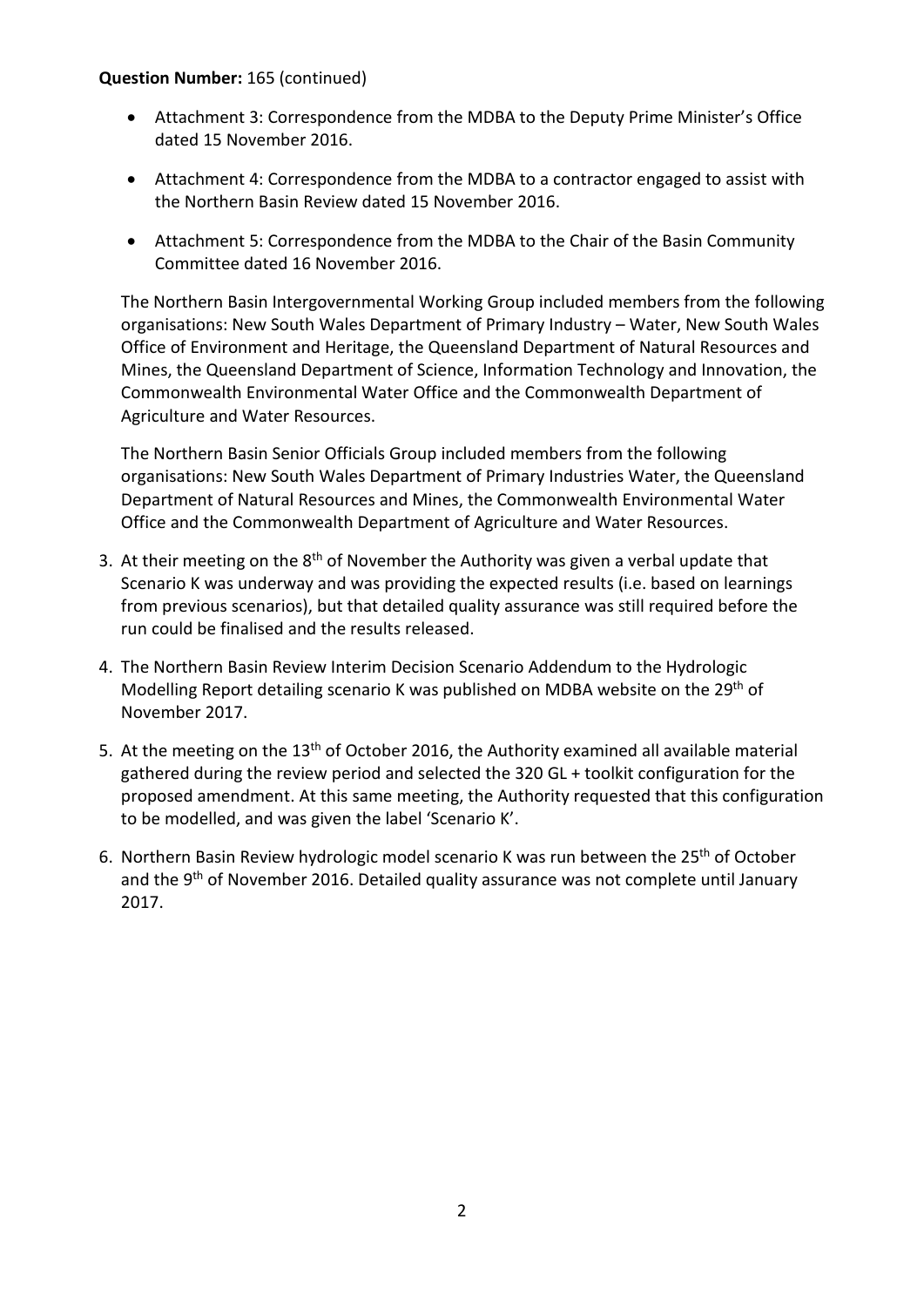**SON** IG Attachment 1

|              | Northern Basin                                                                                    |
|--------------|---------------------------------------------------------------------------------------------------|
| From:        |                                                                                                   |
| Sent:        | Tuesday, 8 November 2016 1:58 PM                                                                  |
| To:          | Brent Williams;                                                                                   |
|              |                                                                                                   |
|              |                                                                                                   |
| $Cc$ :       |                                                                                                   |
| Subject:     | NBIWG - Northern Basin Review Report for feedback by 1pm Friday 11 November<br>[SEC=UNCLASSIFIED] |
| Attachments: | Northern Basin Review Report 8 NOV States.docx; Plain english summary 8 NOV<br>States.docx        |
|              |                                                                                                   |

Dear Northern Basin Intergovernmental Working Group members,

Please find attached a draft of the Northern Basin Review Report.

Please be aware that this document contains sensitive water market information, including water announcements as defined in the Basin Plan 2012. You should be aware of your obligations associated with knowledge and distribution of this information, including restrictions on undertaking trading activities and procuring others to trade.

The scope of the report is to describe the Authority's decision at a high level. Most of the evidence base is referenced in other documents.

As was agreed at the Senior Officials meeting, we are seeking your feedback on the sections relating to Cap factors, the distribution of the shared reduction amount and toolkit measures. We've highlighted the relevant sections for your reference.

We would especially appreciate your feedback on the highlighted sections, although comments on other sections of the report are welcome.

Please be aware that we've yet to do full layout and editing, and some elements may appear differently in the final version.

Could you please provide your feedback via email to northernbasin@mdba.gov.au by 1pm Friday 11 November.

Also attached is the Plain English Summary for the proposed amendments. It covers all the proposed amendments, including those proposed as a result of the Northern Basin Review. We would appreciate any feedback on this document by 1pm Friday 11 November.

Kind regards,

**Assistant Director** Northern Basin | Policy & Planning

Australian Government

Murray-Darling Basin Authority GPO Box 1801 Canberra ACT 2601 p: (02) 6279 0723 f: (02) 6248 8424

w: www.mdba.gov.au

 $\mathbf{1}$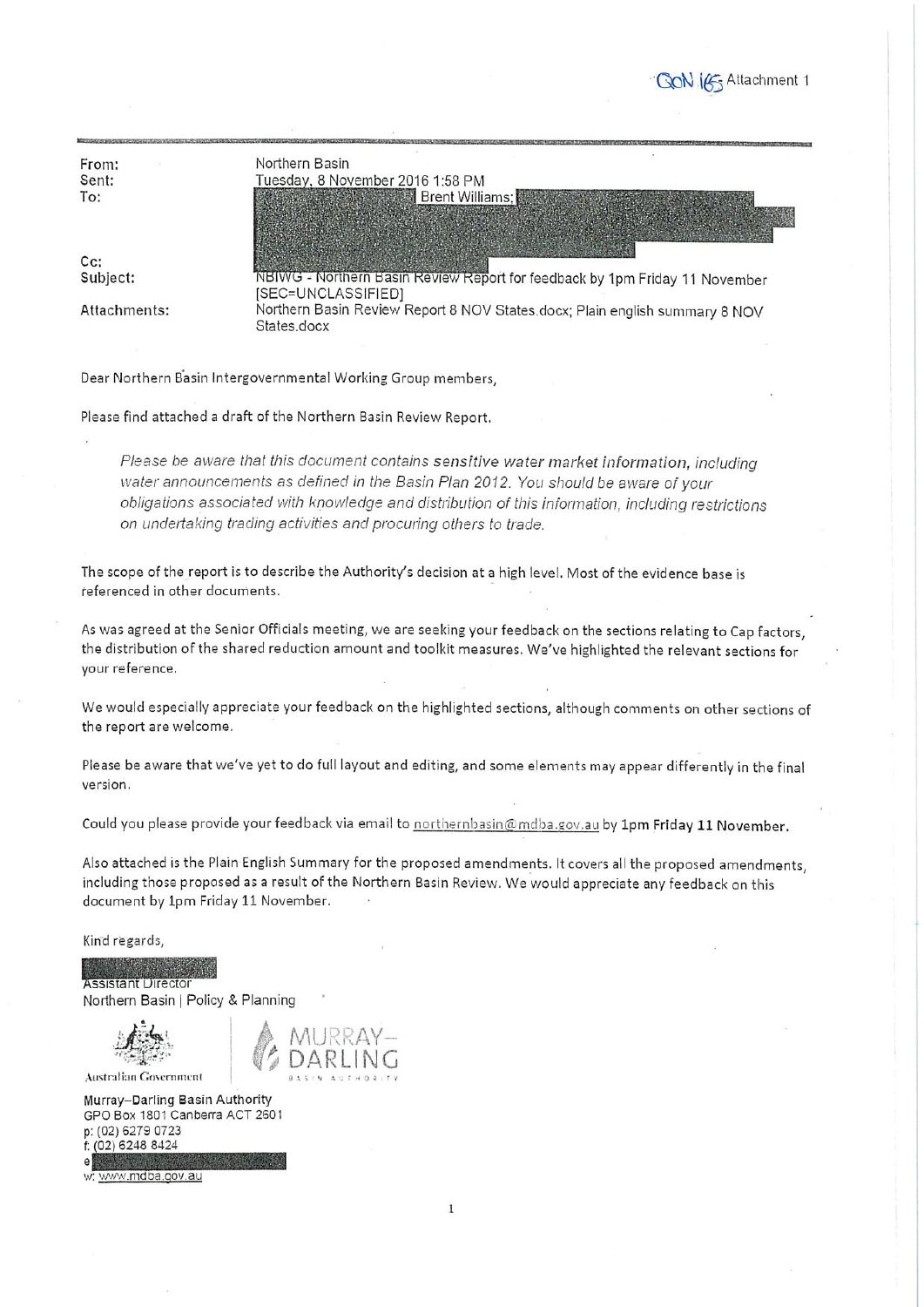OoN 165 - Attachment 2

| From:        | Northern Basin                                                                     |  |
|--------------|------------------------------------------------------------------------------------|--|
| Sent:        | Tuesday, 8 November 2016 3:44 PM                                                   |  |
| To:          |                                                                                    |  |
|              | Phillip Glyde                                                                      |  |
| $Cc$ :       |                                                                                    |  |
|              | <b>Brent</b>                                                                       |  |
|              | Williams; Russell James; Carl Binning; Peta Derham;                                |  |
| Subject:     | Northern Basin Senior Officials - Northern Basin Review Report for feedback by 1pm |  |
|              | Friday 11 November [DLM=Sensitive]                                                 |  |
| Attachments: | Northern Basin Review Report 8 NOV States.docx                                     |  |
|              |                                                                                    |  |

Dear Senior Officials,

As discussed at the Senior Officials meeting on Friday 4 November, please find attached a draft of the Northern Basin Review Report for your feedback.

Please be aware that this document contains sensitive water market information, including water announcements as defined in the Basin Plan 2012. You should be aware of your obligations associated with knowledge and distribution of this information, including restrictions on undertaking trading activities and procuring others to trade.

The scope of the report is to describe the Authority's decision at a high level. Most of the evidence base is referenced in other documents. Please be aware that we've yet to do full layout and editing, and some elements may appear differently in the final version

As was agreed at the Senior Officials meeting, we are seeking your feedback on the sections relating to Cap factors, the distribution of the shared reduction amount and toolkit measures. We've highlighted the relevant sections for vour reference.

We would especially appreciate your feedback on the highlighted sections, although comments on other sections of the report are welcome.

 $\mathbf{1}$ 

Could you please provide your feedback via email to northernbasin@mdba.gov.au by 1pm Friday 11 November.

For your information, an exposure draft of the Plain English Summary accompanying the proposed Basin Plan amendments will be circulated to BPIC members shortly.

Kind regards,

**Assistant Director** Northern Basin | Policy & Planning

Australian Government

Murray-Darling Basin Authority GPO Box 1801 Canberra ACT 2601 p: (02) 6279 0723 f: (02) 6248 8424

w: www.mdba.gov.au

Follow us on: Facebook | Twitter | YouTube | MDBA Blog

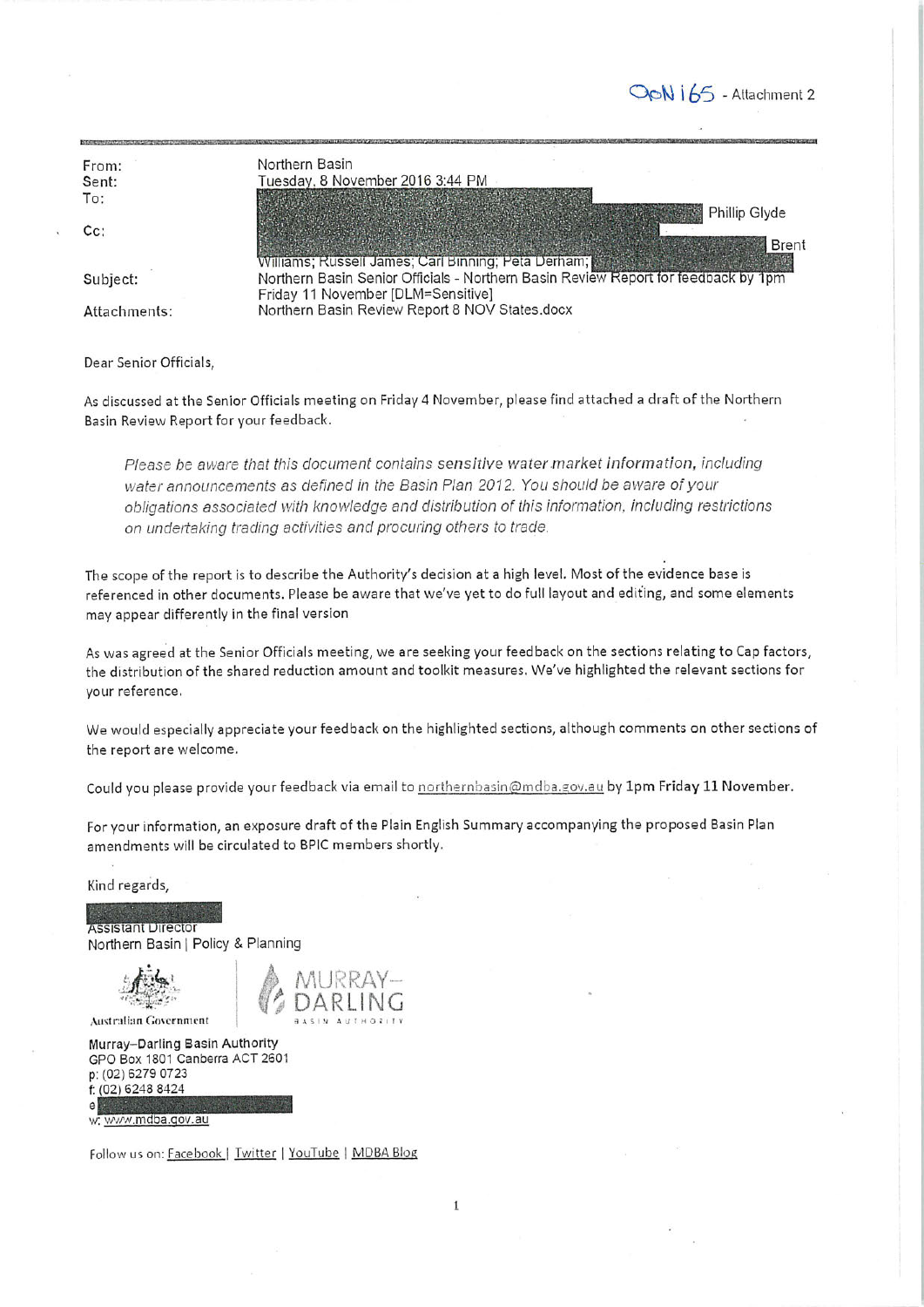**GON** IGS Attachment 3

| From:        | Russell James                                                                                                                                                                                                                                                                                                                                                                                                                |
|--------------|------------------------------------------------------------------------------------------------------------------------------------------------------------------------------------------------------------------------------------------------------------------------------------------------------------------------------------------------------------------------------------------------------------------------------|
| Sent:        | Tuesday, 15 November 2016 5:20 PM                                                                                                                                                                                                                                                                                                                                                                                            |
| To:          |                                                                                                                                                                                                                                                                                                                                                                                                                              |
| $Cc$ :       | Brent Williams; Phillip Glyde; Amy Leung;<br><b>Sunday and Marketing</b>                                                                                                                                                                                                                                                                                                                                                     |
| Subject:     | HPE CM: FW: MDBA BRIEF ON NORTHERN BASIN REVIEW OUTCOMES<br>[DLM=Sensitive:Legal]                                                                                                                                                                                                                                                                                                                                            |
| Attachments: | Attachment E Valley by valley breakdown of Northern Basin Review outcomes.docx:<br>Attachment B Plain English summary of the proposed Basin Plan amendments.pdf;<br>Attachment C Basin Plan amendment proposed public consultation approach.pdf;<br>Attachment D Ministerial talking points.docx; Attachment A Draft Northern Basin Review<br>Report.pdf; MS16-002348 - Brief on Northern Basin Review Outcomes - Signed.pdf |

#### Hi Matt

Given timing and travel, I thought I would email this straight to you. We will put through the paper system as well.

Thanks, Russell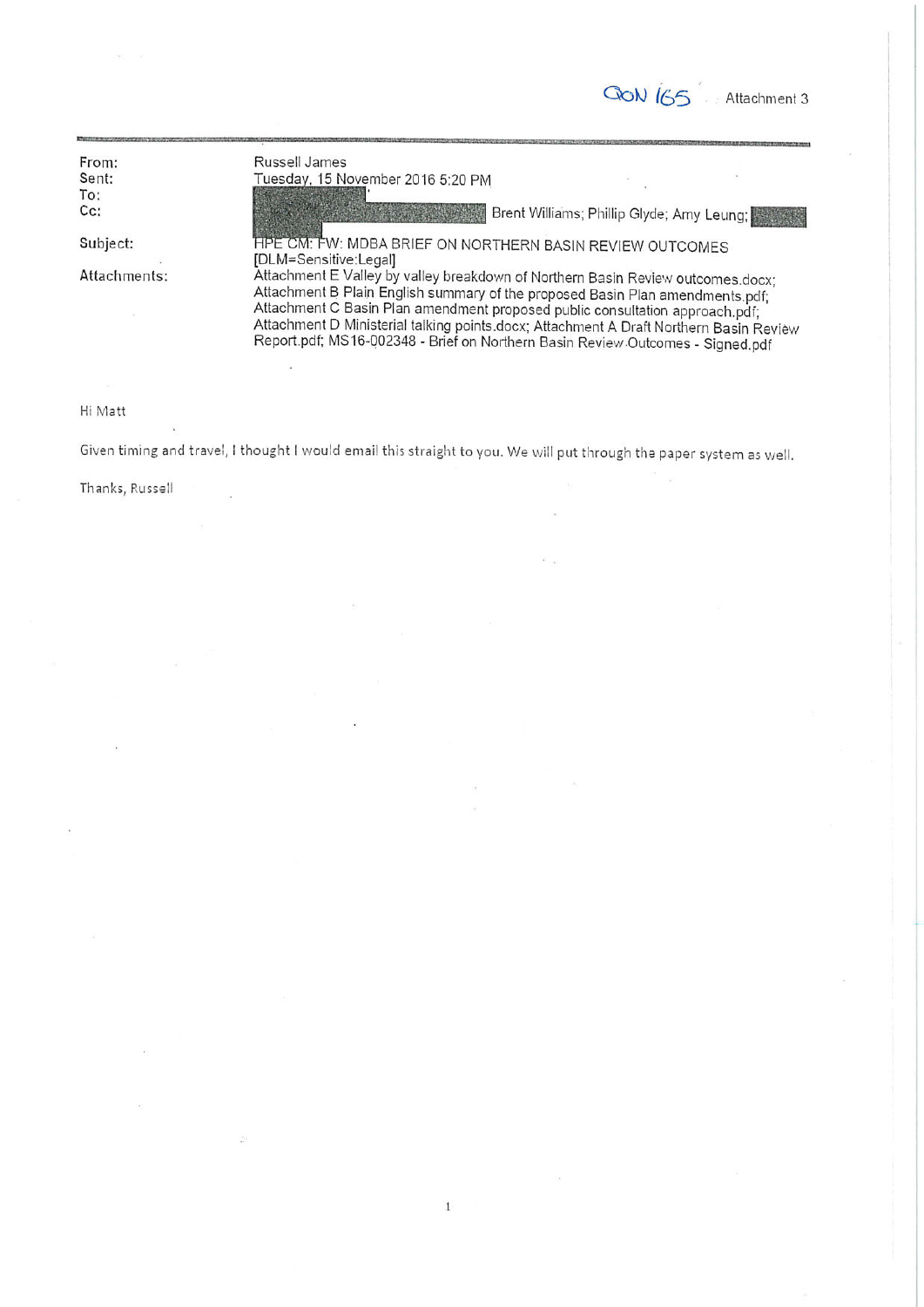GON ILS Attachment 4

From: Sent: To:<br>To:<br>Subject:<br>Attachments:

Tuesday, 15 November 2016 4:28 PM<br>HPE CM: NBR report - rj comments [SEC=UNCLASSIFIED]<br>NBR report - rj comments.docx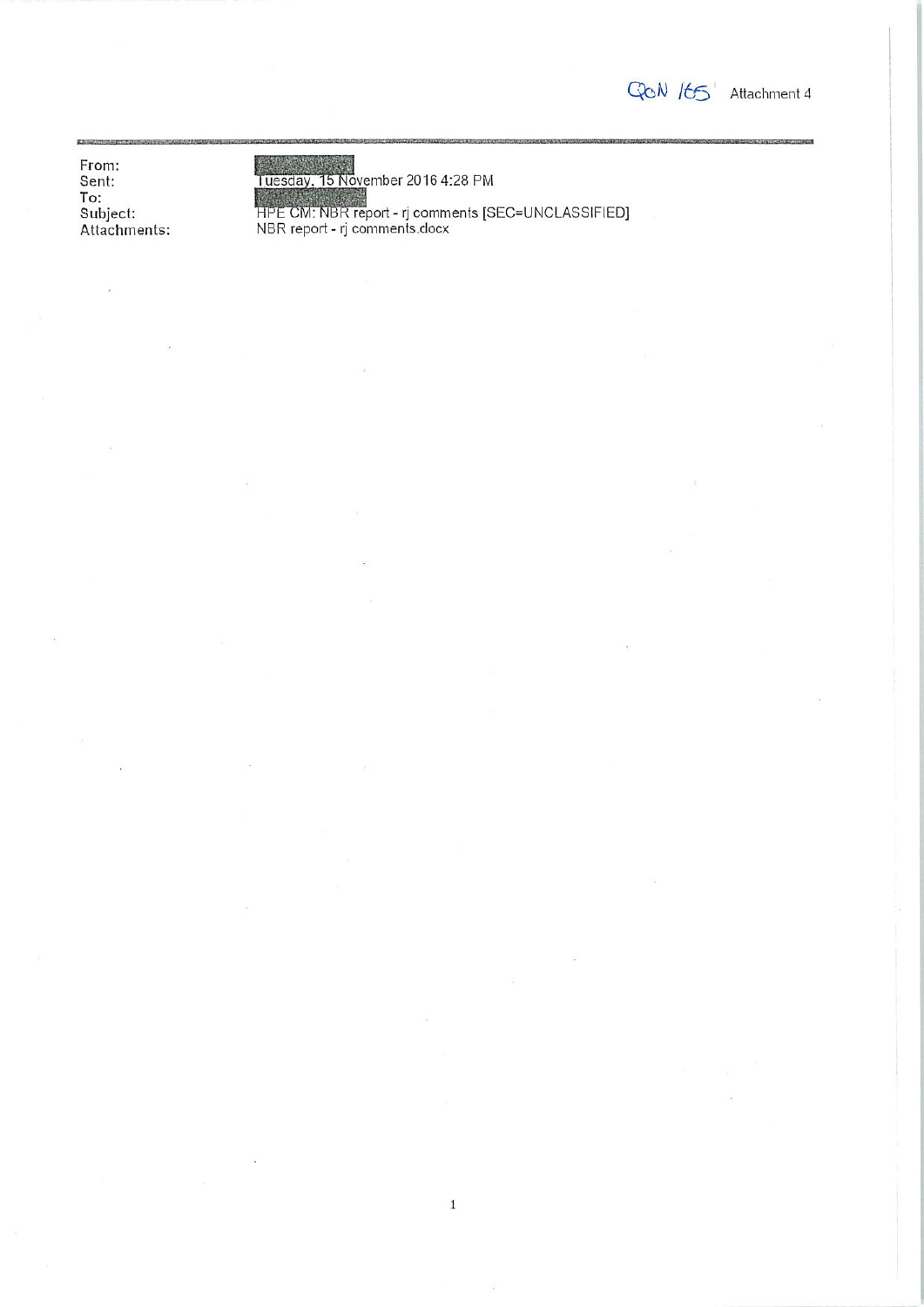QcN 165 Attachment 5

From: Russell James Sent: Wednesday, 16 November 2016 4:10 PM To: Factory and Subject: NBR report

Hi as discussed, latest draft report for info. See you tomorrow

#### Thanks, Russell

DISCLAIMER: This message, and any attachments, is intended for the addressee(s) named and may contain confidential or privileged information. If you are not the intended recipient please immediately delete this email, and any attachments, and notify the sender. This email is subject to copyright and no part of it may be used without the<br>express written permission of the copyright holder(s). The views expressed in this message may be those of the individual sender and are not necessarily the views of the Murray-Darling Basin Authority ("the MDBA"). To the extent permitted by law the MDBA<br>does not represent or guarantee that the email and any attachments are free of errors, viruses or defects. The MDBA accepts no liability for loss or damage arising from the use of this email or any attachments.